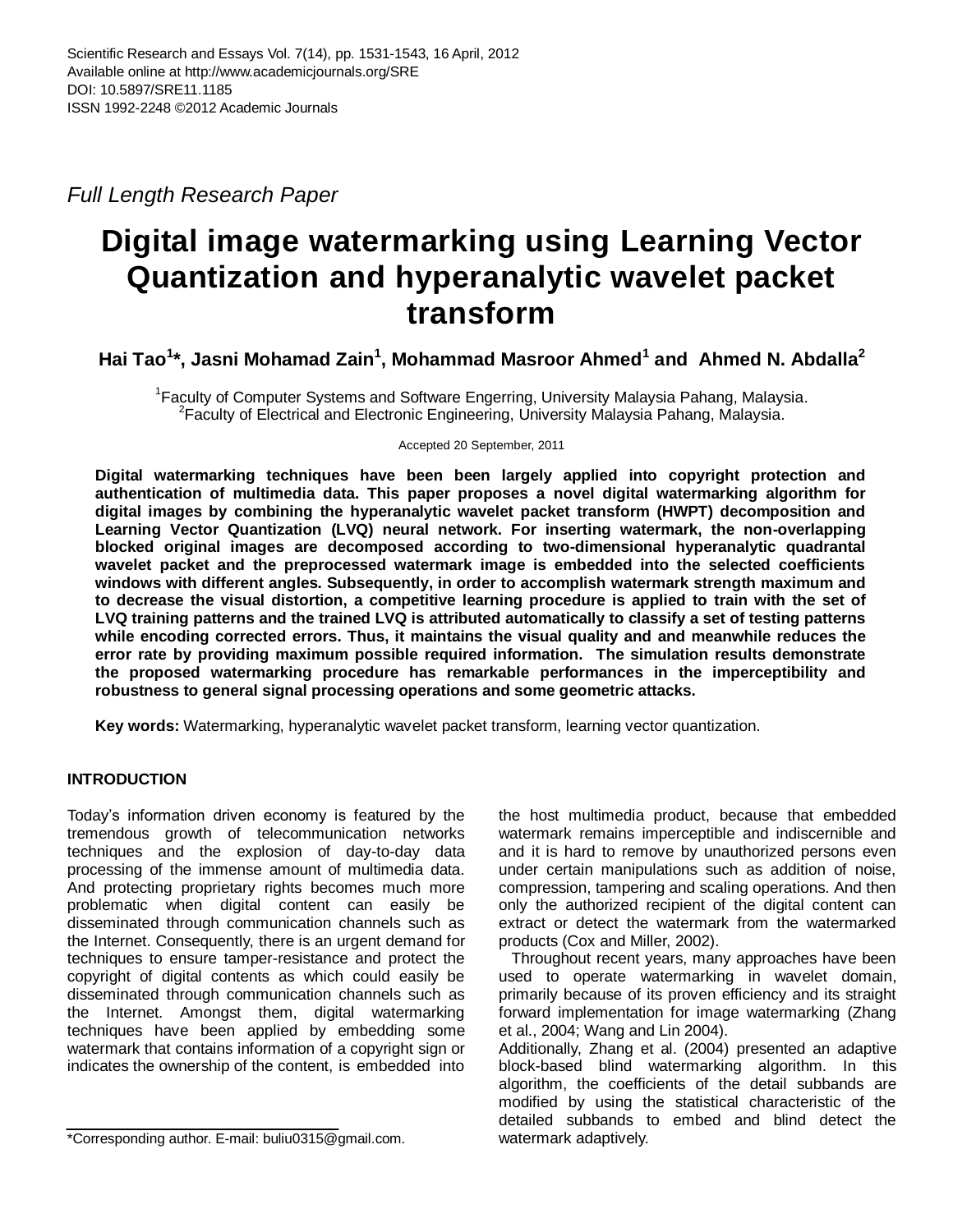The quantizing super trees are proposed for a waveletbased watermarking technique in (Wang and Lin, 2004). Each watermark bit is embedded in various frequency bands and the information of the watermark bit is spread throughout large spatial regions. Allowing for better representation of image features, complex wavelet transform (CWT) (Thompson et al., 2007; Bulow and Sommer 2001; Mabtoul et al., 2006) is introduced into digital watemarking methods. For handeling the cases of grey scale, color image and video watermarking, (Thompson et al., 2007) applied spread transform embedding into the complex wavelet domain. The combination of the watermark insertion and the human visual system satisfies the imperceptibility requirement of watermarking systems in this mothed. In addition, spread transform watermarking has emerged as a method of taking the advantages of spread spectrum and quantization based data hiding algorithms, offering improved levels of capacity and robustness. Since the Hyperanalytic Wavelet Transform (HWT) by Sofia and Georgios (2006) is a special case of the Gabor filters with complex coefficients it has the directional advantages of the Gabor filters but requiring less computation the dualtree complex wavelet transform (DT-CWT). Furthermore, it is better than DWT as it is approximately shift invariance and has good directional selectivities in two dimensions. In Nafornita et al. (2007), it is proposed a watermarking scheme using pixel-wise masking in the HWT domain.

 Artificial intelligence approaches for watermark insertion and extraction remain effective watermarking techniques applied to the frequency domain and spatial domain (Fu et al., 2004; Hou and Yen, 2010; Wen et al., 2009). In Fu et al. (2004), a novel watermarking scheme based on the support vector machine has been proposed. For improving the scheme's robustness, the SVM can be fused with traditional watermarking systems and memorize the relationship between the watermarked bit and the host. The detector's robustness can be reached by the good generalization ability of the SVM. In Hou and Yen (2010), the special structure and property of image in multiwavelet domain are applied to design the watermarking algorithm, and a mean value modulation technique is employed to modulate a set of multiwavelet coefficients in approximation sub-bands. The mean value modulation technique can efficiently reduce effects of image distortion when suffering from different attacks. In order to robustly extract watermark, SVMs is used to learn mean value relationship between watermark and coefficients in multiwavelet sub-bands. However, it is important to mention that the previously cited watermarking schemes based on SVM cause overfit because of too much training patterns. In Wen et al. (2009), it presents a blind digital watermarking algorithm based on probabilistic neural network.The host image is decomposed into wavelet domain, then watermark bits embedded in the selected coefficients blocks.

In watermark extraction, the original watermark is retrieved by neural network. At the phase of extracting watermark data, the trained probabilistic neural network recovers the watermark from the watermarked images. However, only the standard deviation is selected for deciding the threshold, which may cause poor robustness to compression and less satisfactory transparency.

 In this paper, a robust blind watermarking scheme based on LVQ neural network in HWPT domain is introduced with low computational complexity, good visual quality and reasonable resistance toward various image processing operations. In order to eliminate the correlation of watermark image pixels and to enhance system robustness and security, a watermark image as copyright sign is preprocessed with an affine scrambling. And then the watermark insertion is implemented in eight hyperanalytic wavelet subbands coefficients ±arctan(1/3), ±arctan(1/2), ±arctan(2) and ±arctan(3) angles selectively. Moreover, LVQ neural network is applied to memorizing the relation between the watermark and the matching watermarked image successfully. Thus the watermark can be recovered exactly from the distorted image without the original images. The watermark is extracted blindly from the distorted image directly in HWPT domain. Through several experiments, the derived results demonstrate that the proposed scheme is not only robust against operations such as lowpass filtering, noise adding, and JPEG compression etc, but also robust against scaling and cropping attacks and advantageous performances compared to other schemes.

# **CONSRTUCTION OF HYPERANALYTIC WAVELET PACKET TRANSFORM**

# **Hilbert transform**

In Mathematics and signal processing, the Hilbert transform is a linear operator which takes a function  $u(t)$ and produces a function  $H(u)(t)$ , in order to resolve a particular example of the Riemann–Hilbert problem for holomorphic functions with the same domain. It is a fundamental mothed in Fourier analysis, and supplies a concrete means for determining the conjugate of a given function or Fourier series. Furthermore, the Hilbert transform is the most important in signal processing where it is employed to derive a signal  $u(t)$  in the analytic representation.

 In many signal processing and communication applications, a fundamental problem appearing is that of extracting the amplitude  $a(t)$ , and instantaneous phase ( $\rho(t)$  of a real, modulated signal  $u(t) = a(t)\cos(\rho(t))$ . The Hilbert transform can be conserdiered as the convolution of  $u(t)$  with the function  $h_H(t) = 1/(\pi t)$ . Because retrieval of  $h_H(t)$  is ill-posed which is not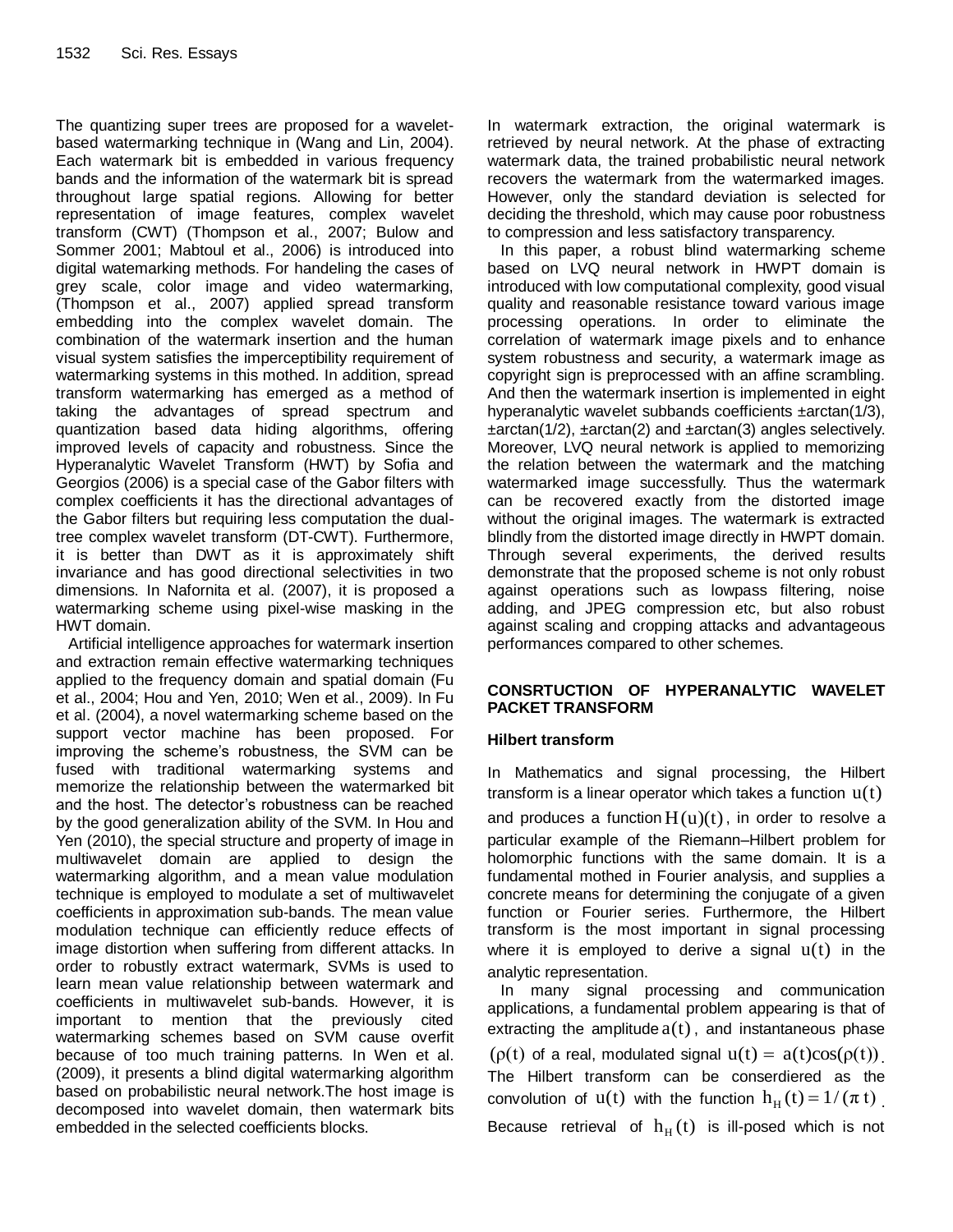

**Figure 1.** The dual-tree complex wavelet transforms filtering.



**Figure 2.** HWT implementation architecture.

integrable the integrals which is not convergent for the defining convolution. Therefore, the Hilbert transform of a

signal  $u(t)$  is defined by  $H(u)(t) = \frac{1}{t} \int_{t}^{+\infty} \frac{u(\tau)}{t} d\tau$  $\pi \int_{-\infty}^{+\infty} d\tau$  $+\infty$ œ - $=$  $H(u)(t) = \frac{1}{\pi} \int_{-\infty}^{u(t)} d\tau$ . If

the underlying amplitude function  $a(t)$  is assumed to be relatively narrowband compared with  $u(t)$ , then the analytic signal can be represented by:

$$
u_a(t) = u(t) + jH(u)(t)
$$
  
= a(t)cos(ρ(t)) + ja(t)sin(cos(ρ(t)) = a(t)e<sup>jρ(t)</sup> (1)

Where  $|a(t)| = |u_a(t)|$ .

#### **Hyperanalytic wavelet transform**

For In the DWT domain, a small shift in the input signal can produce a very different series of wavelet coefficients at the output one, due to the exploited decimation operation in the transform and poor directional selectivity. For overcoming disadvantages, the DTCWT provides a powerful tool allowing for better representation of image features in signal and image analysis, which is better than DWT as it is approximately shifting invariant and has good directional selectivities in two dimensions. This means that with a given complex wavelet coefficient, the squared magnitude provides an accurate measure of spectral energy at a particular location in the space, scale, and orientation. It also means that CWT-based algorithms will automatically be almost shifting invariant, thus reducing many of the artifacts of the critically sampled DWT. Here, it illustrates basic configuration of the dual-tree filtering approach used to obtain in Figure 1. The DTCWT coefficients may be interpreted as arising from the DWT associated with a quasi-analytic wavelet, however the design of these quadrature wavelet pairs is quite complex and it can be done only through approximations. In the new implementation of the HWT, a Hilbert transform of the data is applied. The real wavelet transform is then applied to the analytical signal associated to the input data, and complex coefficients are obtained. The imaginary part of an analytic signal is represeted by the Hilbert Transform (HT) of its real part. The filtering unit of HWT is designed as Figure 2.

The wavelet functions (  $f(x, y) = \phi(x)\psi(y)$  ) are constructed such that the HWT coefficients are hyperanalytic signals in their spatial indexing, and refer to such mother wavelets as hyperanalyticizing. The Hilbert such momer wavelets as hyperanalyticizing. The mibert<br>transform of complex wavelet  $(\psi(x) = \psi h(x) + j \psi g(x))$ is applied representation of HWT implementing. Then, the real wavelet transform is applied to the analytical 2-D signal associated to the input data for obtaining complex coefficients.

 The mother wavelet function that constructs monogenic coefficients is a 2-D monogenic signal, and any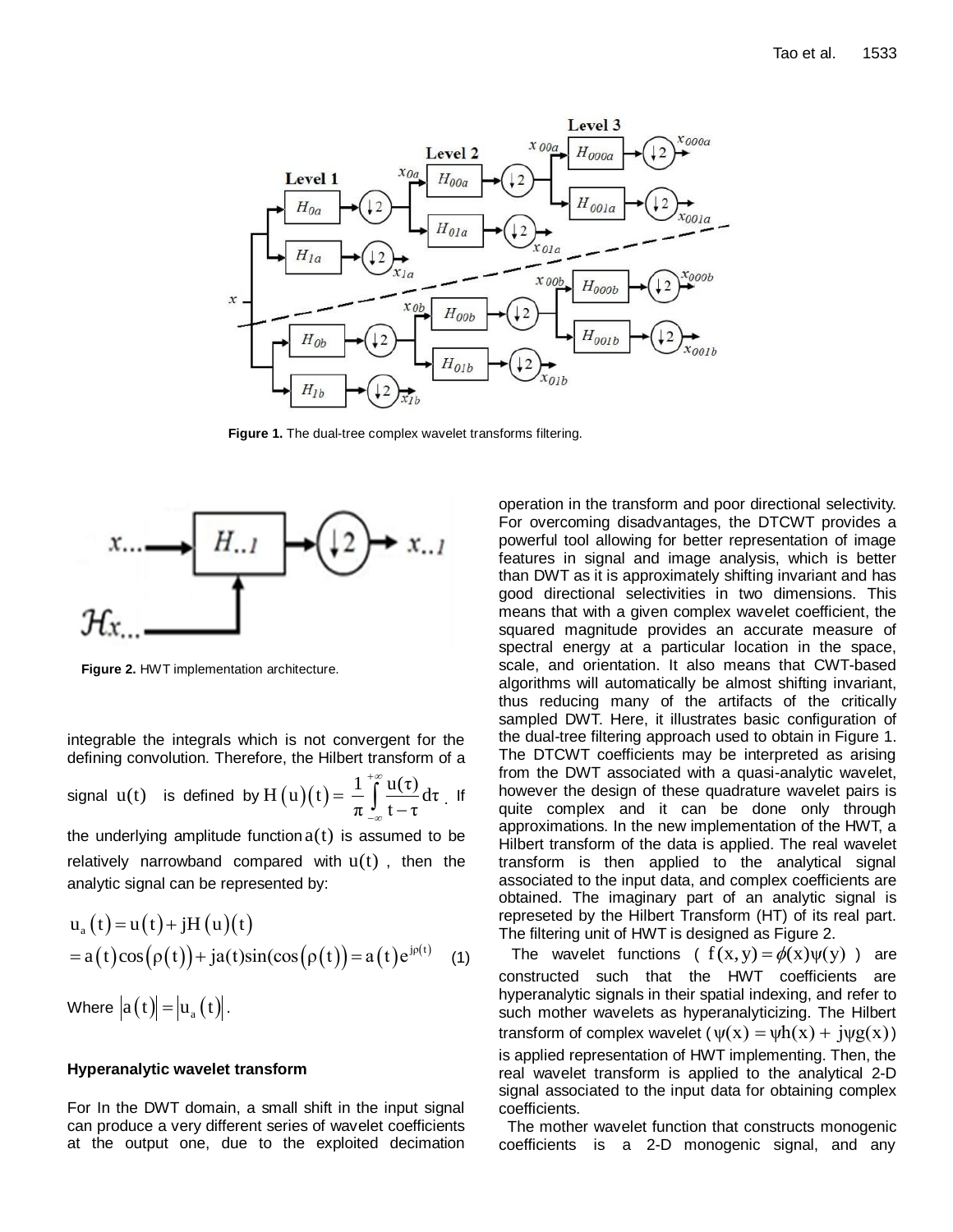

**Figure 3.** Frequency-domain partition resulted from a two-level 2-D HWT decomposition, where R and I are the real axis and the imaginary axis of the complex frequency domain, respectively.



**Figure 4.** The diagram of HWPT.

quaternionic analysis filter produces hypercomplex wavelet coefficients as a hypercomplex wavelet. The separable 2D-HWT implementation produces the oriented wavelets of four trees, and each one implementing a 2D-DWT. The first tree is employed to the input image. 1D discrete Hilbert transforms are utilized to compute the second and the third trees with the rows (Hx) or columns (Hy) of the input image. The fourth tree is implemented to the outcome obtained after the computation of the two 1D discrete Hilbert transforms of the input image. The hypercomplex signal of a real-valued image f(x,y) is

defined as:

defined as:  
\n
$$
f^{+}(x,y)=f_{\theta}(x,y)+iH_{\theta x}\left\{f(x,y)\right\}+jH_{\theta y}\left\{f(x,y)\right\}
$$
\n
$$
+kH_{\theta y}\cdot H_{\theta x}\left\{f(x,y)\right\}
$$

$$
=f_{\theta}\left(x,y\right)+if_{H,\theta}^{(1)}\left(x,y\right)+jf_{H,\theta}^{(2)}\left(x,y\right)+kf_{H,\theta}^{(3)}\left(x,y\right)
$$
 (2)

Where  $i^2 = j^2 = k^2 = -1$ ,  $k = ij = -ji$  and  $\theta$  is an arbitrary direction.

 The enhancement of the directional selectivities of the 2D-HWT is implemented by linear combinations of subband coefficients belonging to each quadrant 2-D DWTs. This process is repeated several times until the desired final scale is reached.

 Comparing to the 2D-DWT, which has only three preferential orientations: π / 2 (vertical details) and π / 4 (diagonal details). There are two parts in diagonal details and one represents higher-frequency detailed information which covers the high-frequency component. However, for a two-dimensional hyperanalytic quadrantal wavelet, multi-resolution decomposition of HWT of an input image has the more directional selectivities, presented in Figure 3. According to the directions of  $\theta$ , the 2D-HWT has six advantageous orientations: ±arctan(1/2), ±π/ 4 and ±arctan(2).

### **Hyperanalytic wavelet packet transform**

In this section, it introduces a quad-tree wavelet transform called Hyperanalytic Wavelet Packet Transform (HWPT), by noting that the approximate shifting invariance is achieved by a real biorthogonal transform with the double-sampling rate at each scale. HWPT is obtained by computing parallel quadruple wavelet trees, which are subsampled differently. In HWPT, it analyzes an image simultaneously at different resolution levels and orientations and allocates the further iterative decomposition of the high-pass subbands as well as the low-pass ones, which provides more directional selectivities and better frequency localizations. For example, in 2-level HWPT decomposition, there are 32 frequency localization and 26 different orientations such as  $\pm \arctan(1/4)$ ,  $\pm \arctan(1/3)$ ,  $\pm \arctan(1/2)$ ,  $\pm \arctan(2/3)$ ,  $\pm \arctan(3/4)$ ,  $\pm \arctan(1)$ ,  $\pm \arctan(5/4)$ ,  $\pm \arctan(4/3)$ ,  $\pm \arctan(3/2)$ ,  $\pm \arctan(5/3)$ ,  $\pm \arctan(2)$ ,  $\pm \arctan(3)$  and ±arctan(4). Taking advantages of shifting invariances and directionality selectivities, the decomposition structure and subband selection are determined by considering the better performances of the watermark insertion and further the reduction of computational complexity. The block diagram of decomposition of HWPT is illustrated in Figure 4, where presents real and imaginary parts coefficients from a and b respectively.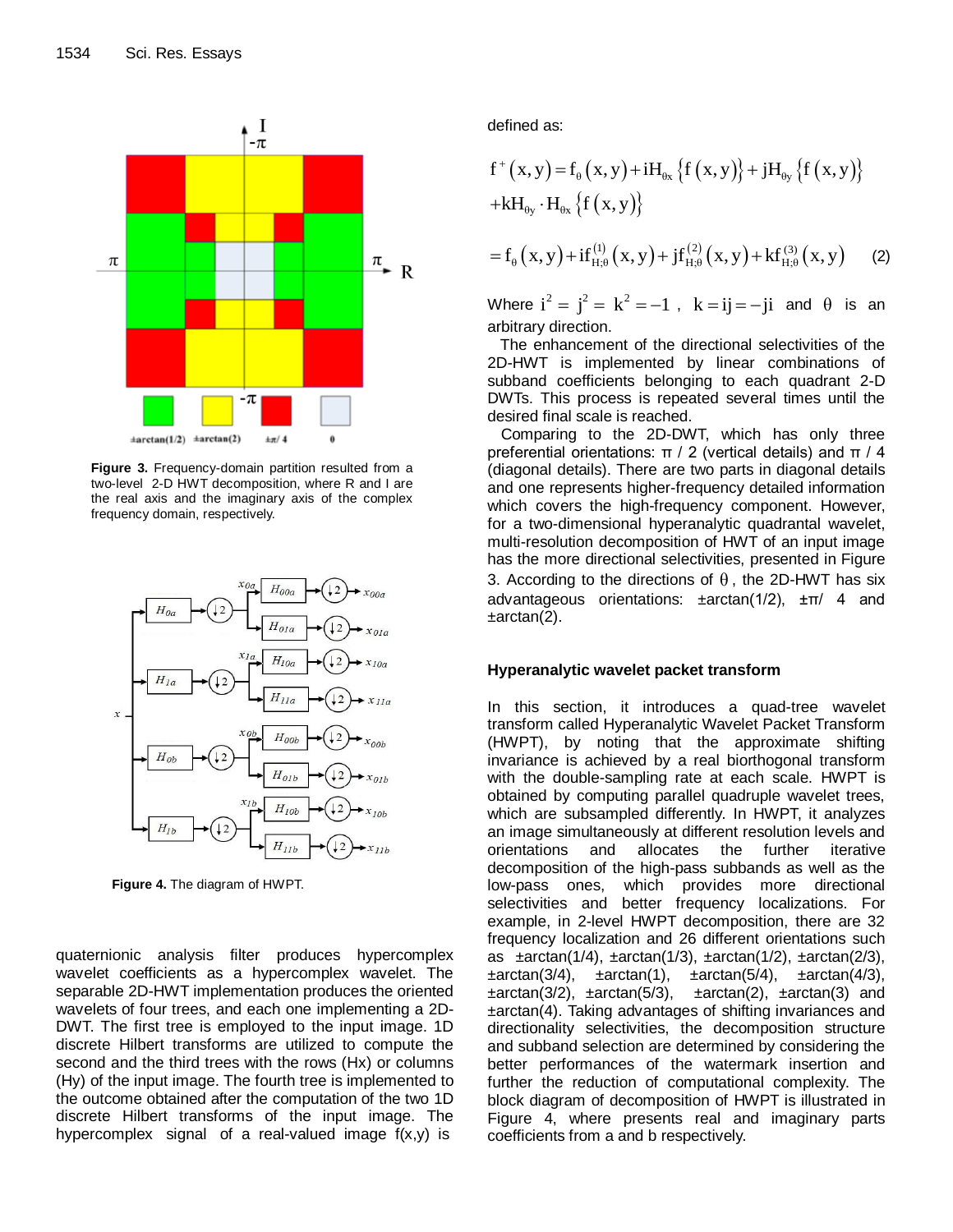| Ш | ١ | s |   | - | 8      | Ш  |
|---|---|---|---|---|--------|----|
| ٧ |   | 3 | s |   |        | W  |
| W |   | ÷ | 6 |   | W      | W) |
| × | 8 |   |   |   | s<br>Z | H. |

**Figure 5.** Impulse responses of the HWPT at level 2.

And the corresponding the impulse responses of twolevel decomposition is shown in Figure 5.

 Discrete HWPT can be described as follows, where an image W ( $N \times M$  pixels) is decomposed into each approximation image and the difference components images represented in following notation:

$$
W_{4k(m,n)}^{(1)q,p+1} = \sum_{k} \sum_{l} \varphi_{i}(l) \varphi_{j}(k) W_{n;k+2m;l+2n}^{q,p}
$$
  
\n
$$
W_{4k+l(m,n)}^{(2)q,p+1} = \sum_{k} \sum_{l} \varphi_{i}(l) \psi_{j}(k) W_{n;k+2m;l+2n}^{q,p}
$$
  
\n
$$
W_{4k+2(m,n)}^{(3)q,p+1} = \sum_{k} \sum_{l} \varphi_{j}(k) \psi_{i}(l) W_{n;k+2m;l+2n}^{q,p}
$$
  
\n
$$
W_{4k+3(m,n)}^{(4)q,p+1} = \sum_{k} \sum_{l} \psi_{i}(l) \psi_{j}(k) W_{n;k+2m;l+2n}^{q,p}
$$
  
\n(3)

Where  $\varphi_i(l)$  and  $\psi_j(l)$  are 1-D complex filters applied along the columns and rows respectively. Note that in the φ and ψ, i and j are the quaternionic imaginary numbers that satisfy  $ji = k$  .  $W_{0, (m,n)}^0$  is the pixel value of coordinates (m,n) of image W. At each step, the p-level subbands of coefficients  $W_k^p$  is decomposed into four quarter-size images of (p+1)-level which coefficients are :

$$
W^{(l)q,p+1}_{4k(m,n)}, \ \ W^{(2)q,p+1}_{4k+l(m,n)}, \ W^{(3)q,p+1}_{4k+2(m,n)} \text{ and } W^{(4)q,p+1}_{4k+3(m,n)}\,.
$$

In the process of inverse HWPT, the original image can be reconstructed from these HWPT coefficients. At different resolution levels and orientations, the approximation images and their different detailed subimages can be used to redintegrate the reference images of higher resolution. It should be noted that HWPT has a variety of predominant applications because there are some following advantages. Firstly, it provids efficient baseband simulation techniques with the complex envelope of the analytic bandpass signal using reduced sampling rate and compacted data transmission.

Secondly, it offers better directional selectivities of three phases for the analysis using the phase concept with the same amount of computational resources and computation required time. Thirdly, it is the simplicity and the flexible structure with any orthogonal or biorthogonal mother wavelet. Furthermore, HWPT framework provides more detailed description of high frequency parts of signal and it is universal in adapting the transform to an image without training or assuming any statistical property because the same frequency bandwidths can provide good resolution regardless of quadrantal wavelet frequencies.

#### **LEARNING VECTOR QUANTIZATION**

Learning vector quantization (LVQ) by Aras et al. (1999) is a subtype of artificial neural networks developed by Kohonen and colleagues. LVQ is a nearest an associative automatically nearest-neighbor classifier that arbitrarily classifies patterns into classes with an error correction encoding procedure related to competitive learning, which contains input layer, competitive layer and output layer.

The input layer contains one node for each input feature and the output layer contains one node for each class. The competitive layer will automatically learn to classify input vectors in a supervised manner. However, the classes that the competitive layer finds are dependent only on the distance between input vectors. The basic idea is to overcast the input space of samples with codebook vectors, each one representing a region marked with one class. A codebook vector can be considered as a prototype of one class member, localized in the center of a class or decision region in the input space. A class can be exemplified by an arbitrary number of codebook vectors however one codebook vector represents one class only.

 During the training process of the LVQ, the Euclidean distance from a training vector x, to each node's codebook vector *wi* , in the competitive layer (Kohonen layer) is calculated according to the equation:

$$
d_i = w_i - x_2 = \left[\sum_{i=1}^{N} (w_{ij} - x_j)^2\right]^{\frac{1}{2}}
$$
 (4)

The nearest node is declared to be the winner, and its code-book vector is iterated according to whether the winning node is in the class of the training vector:

If the winner is the correct class, then  $w_{i+1} = w_i + \alpha(x - w_i)$ .

If the winner is the error class, then  $w_{j+1} = w_j + \alpha(x - w_j)$ .

Where  $w_{i+1}$  is the updated code-book vector after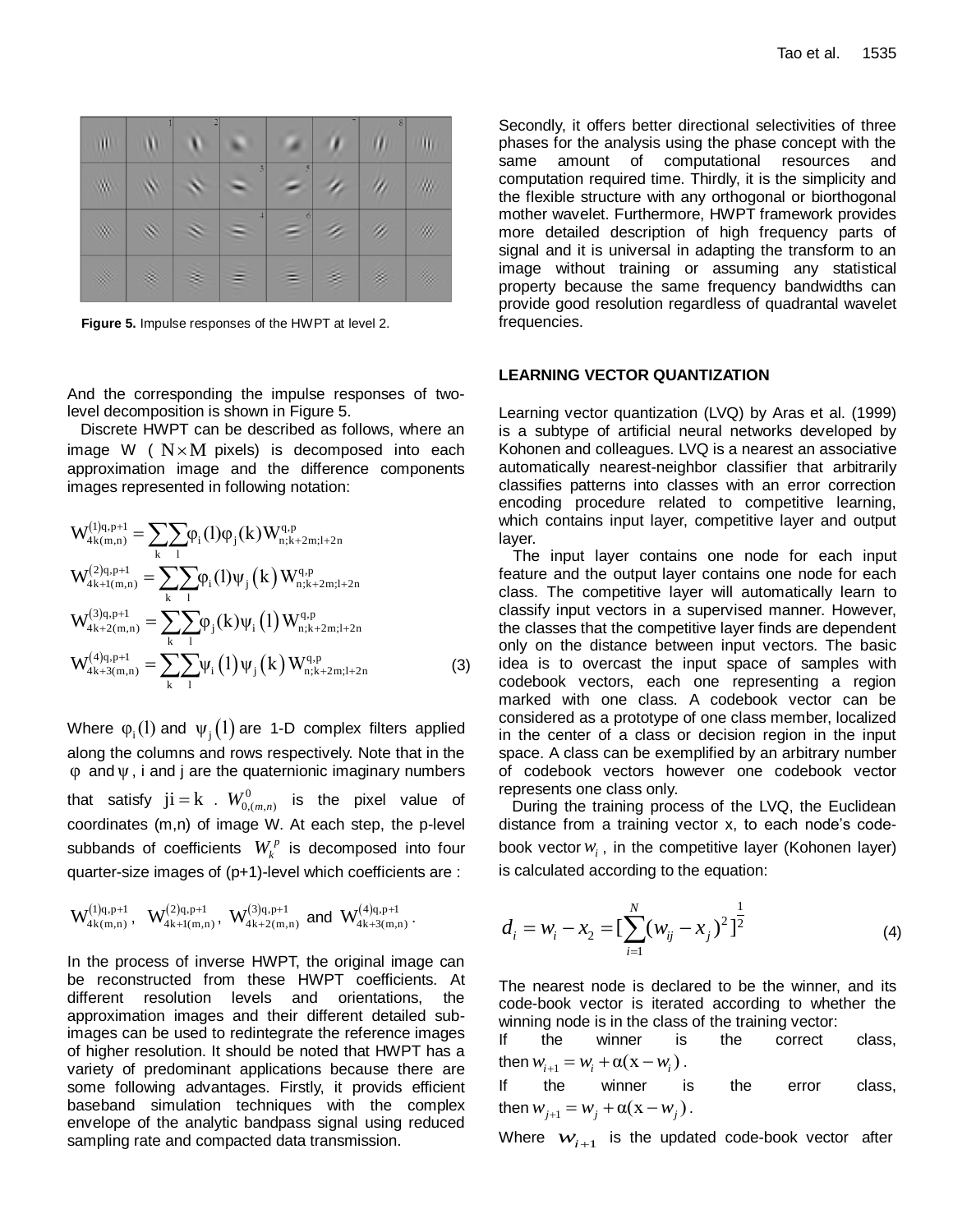iteration,  $w_i$  the input vector,  $\alpha$  and  $\beta$  are learning parameters. The orientation of the code-book adaptation while using Equation 4 depends upon whether the class of training pattern and the class allocated to the reference vector are same. If they are same, the reference vector is moved near to the reference vector training template, otherwise, it is moved away. This movement of the reference vector is controlled by the learning parameters. In this paper, the advanced version of Kohonen's LVQ algorithm, LVQ3, has been adopted. A brief description of the algorithm is given below:

In LVQ3, two code-book vectors  $w_i$  and  $w_j$ , which are the two nearest neighbors to x, are found by using the Euclidean distance criterion simultaneously, where x and  $w<sub>i</sub>$  belong to the same class, one of them is correct, say, and x and *wi* belong to different classes. Moreover, x must fall into a zone of values called the window, which is defined in terms of relative distances  $\mathbf{d}_i$  and  $\mathbf{d}_j$  from  $w_i$  and  $w_j$  to x, respectively. Then x is defined to fall in a window of relative width  $\omega$  if

$$
\min_{i,j} \left(\frac{d_i}{d_j}, \frac{d_j}{d_i}\right) > \frac{1-\omega}{1+\omega} \tag{5}
$$

Furthermore, ensuring that the code-book vectors continue to approximate the respective class distributions, the input sample x is located inside the window between the two closest code-book vectors  $w_i$  and  $w_j$ , then:

$$
w_i(t+1) = w_i(t) - \alpha(t)(x - w_i(t))
$$
  
\n
$$
w_j(t+1) = w_i(t) + \alpha(t)(x - w_j(t))
$$
\n(6)

Additionally, even when x,  $w_i$  and  $w_j$ , belong to the same class, the code-book vectors are adjusted to enhance the improvement as follows for  $k = i, j$ :

$$
w_k(t+1) = w_k(t) + \varepsilon(t)\alpha(t)(x - w_k(t))
$$
\n(7)

In (6) and (7), t is the discredited time index, and  $\varepsilon(t)$ and  $\alpha(t)$  are called the learning rate and relative learning rate, respectively.

 During testing, LVQ classifies an input vector by assigning it to the same class as the output unit has its code-book vector closest to the input vector. LVQ shows good performance for complicated classification problems because of its fast learning nature, reliability, and

convenience of use. It performs particularly well with small training sets. This property is significantly important for image processing applications, where training data is very limited; it reduces the computational complexity incurred in the testing of traditional non-parametric methods.

## **THE PROPOSED SCHEME**

The basic ideas of embedding and extracting watermark are as following: Firstly, the original host image is partitioned into non-overlapping small blocks, and then each block is decomposed by hyperanalytic wavelet packet transform. Secondly, considering the better performances of accomplishing maximum the watermark strength while decrease the visual distortion, the watermark insertion is implemented in eight hyperanalytic wavelet subbands coefficients ±arctan(1/3), ±arctan(1/2),  $\pm \arctan(2)$  and  $\pm \arctan(3)$  angles selectively in every block. For further computational complexity reduction, the selective blocks are embedded watermark according to calculation of the expectations and the standard deviations in these windows. The embedded watermark consists of two parts, a binary signature which is pretreated in order to eliminate the correlation of watermark image pixels and enhance the system security, and reference position sequence is to preserve the same trained LVQ neural networks in the insertion and extraction procedure. LVQ neural network is applied to memorize standard deviation value modulation between the embedded watermark and the coefficients of matching watermarked image with a set of training patterns. Finally, the classifier of trained LVQ is employed to classify a set of testing patterns for the watermark extraction. Following the results produced by the classifier, the watermark is embedded and extracted.

#### **The watermark insertion**

**Step 1:** The host image  $(M \times N)$  is partitioned into nonoverlapping small blocks with each size of  $48 \times 48$ , where two-level HWPT is preformed. After the decomposing coefficients, 32 frequency localizations are obtained and eight hyperanalytic wavelet subbands coefficients are selected such as,  $\pm \arctan(1/3)$ ,  $\pm \arctan(1/2)$ ,  $\pm \arctan(2)$ and ±arctan(3) angles selectively in every block for maintaining transparency and robustness of the presented watermarking scheme. Splitting each sunband into 4 windows and calculating the standard deviation and expectation of each small window  $(3 \times 3)$  for decomposition structures selection can well consider to the performances of the watermarking algorithm and

computational complexities according to:  

$$
D_{standard} = \left(\sum_{n=-1}^{1} \sum_{m=-1}^{1} (I(i+m, j+n) - D_{average})^2 / 8\right)^{1/2}
$$
(8)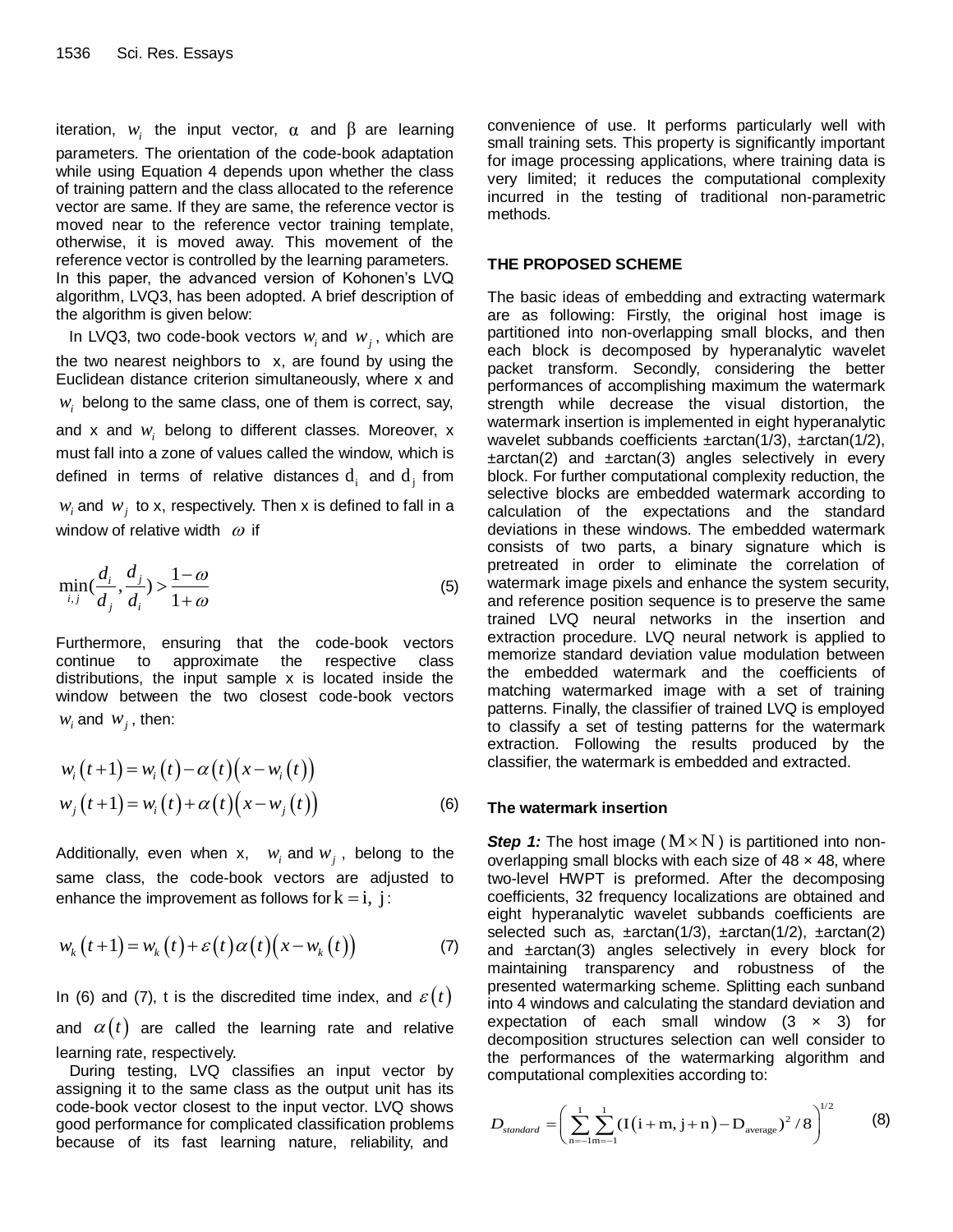s.t 
$$
D_{average} = \sum_{n=-1}^{1} \sum_{m=-1}^{1} I(i+m, j+n) / 9
$$
 (9)

Where  $I(i, j)$  is the central coefficients of selected window and  $I(i+m, j+n)$  are the coefficient of each small window, variable m,n represent the coefficients coordinates.

 The watermark distribution is adaptive to the standard deviation of each window in the spatial domain. Moreover, the small spatial windows with larger deviation would be modified significantly. On the other hand, the small structural windows of smaller deviation wouldn't be modified. However, the watermark distribution scheme would result in a worse robustness to compression and a less satisfying transparency in HWPT domain because the small structural windows of smaller deviation could be significant to allow the watermark information embedding in HWPT domain. Thus, according to the potential drawback, the sorting ascending strategy is employed to choose and control the threshold T for modifying adaptively coefficients in both the expectation and the deviation of each  $3\times3$  window within the selected hyperanalytic wavelet subbands coefficients. Calculate the value of  $D_{\text{threshold}}$  in each  $3\times3$  window for obtaining threshold T according to the equation

$$
D_{\text{threshold}} = \tau_1 \times D_{\text{average}} + \tau_2 \times D_{\text{standard}}
$$
 (10)

Threshold T is selected by the amount of t windows, which is assigned by a secret key  $K_{\rm i}$  .

*Step 2:* The watermark W segment in two subsequences S and L, and digital signature S with  $m_s \times n_s$  bits and reference position information L with l bits. Both of S and L are embedded to selective small coefficients windows with better performance of robustness and transparency.

The signature information S ( $m_s \times n_s$ ) need to be pretreated in order to eliminate the correlation of watermark image pixels and enhance system robustness and security. For the advantages of reducting computed complexities and obtaining easily inverse transform comparing with Arnold transform, the watermark image is pretreated through an affine scrambling. The affine

scrambling is showed as equation,  
\n
$$
\begin{pmatrix} u \\ v \end{pmatrix} = \begin{pmatrix} a & b \\ c & d \end{pmatrix} \begin{pmatrix} u \\ v \end{pmatrix} + \begin{pmatrix} e \\ f \end{pmatrix}, \text{ where } \begin{pmatrix} a & b \\ c & d \end{pmatrix} \neq 0 \tag{11}
$$

For enhancing the statistical imperceptible through embedding watermark, series of  $\{-1,1\}$  values substitute for  $\{0,1\}$  which is the value of watermark image by scrambling, respectively. The new watermark is

generated  $(w_i = w_i \cdot p_i)$ , according to a sequence of the binary pseudo-random  $p_i$  modulating the watermark, where  $p_i \in \{-1,1\}$  and  $0 \le i < m_s \times n_s$  . The reference position sequence L is not modified in the embedding process, which is in the character of preservation of the same learned LVQ in the insertion and extraction of watermark information. Finally, the watermark watermark information. Finally, the watermark<br>  $W = \left\{ w(t), 1 \le t \le M, M = m_s \times n_s + 1 \right\}$  is a binary sequence, which is selected randomly position sequence  $P$  =  $\left\{ p_{\scriptscriptstyle M}(i,j) \right\}$  according to secret key  $K_{\scriptscriptstyle 2}$  assigned by the image owner.

**Step 3:** In the procedure of training the LVQ neural networks, each pixel can be forecasted by its neighbors because it has high relevance to its neighbors. The relationship is employed to be learnt by the training process of LVQ neural networks so that it maintains unchanged or changes a little when the watermarked image robust to some image operations. The training data in every  $3\times 3$  window is extracted from the each reference position in a subset of  $P$  ,  $Q$  = { $\text{I}\left(\text{i}_{_{I_{_{1}}}}, \ \text{j}_{_{I_{_{1}}}}\right)$ } . The

training dataset is obtained by the neighbors of the central pixel which are (12)

Tan-sigmoid function  $f_{tan}$  is adopted by denoting a transmission function in the competitive layer for training

LVQ and it is given by 
$$
f_{\text{tan}}(\sum_{i=1}^{N}w_{ij}-x_j)
$$
.

*Step 4:* In each embedding position, the forecasting dataset is obtained in a  $3\times3$  window and it is given by (13).

By the training with a nearest associative automatically nearest-neighbor classifier, the forecasting value is obtained in each window. From a training vector X to each node's code-book vector *wi* in the competitive layer, the Euclidean distance  $d_i^{LVQ}$  is obtained. Logsigmoid function  $f_{log}$  is employed by denoting a transmission function in the output layer with

$$
f_{\text{log}}\left(\sum_{i=1}^{N}w_{ij}-d_{t}^{LVQ}\right)=p_{t_{2}}.
$$

Compared the forecasted pixel values and the original ones, the strategy of watermark information insertion are as follow (14)

Where  $\alpha_{t_2} = \sigma T_{t_2}$  denotes the strength of watermark and σ is an embedding constant for adjusting the compromise between visual quality and robustness of the watermarked image, and  $T_{t_2}$  is  $D_{\text{threshold}}$  in block  $t_2$ , and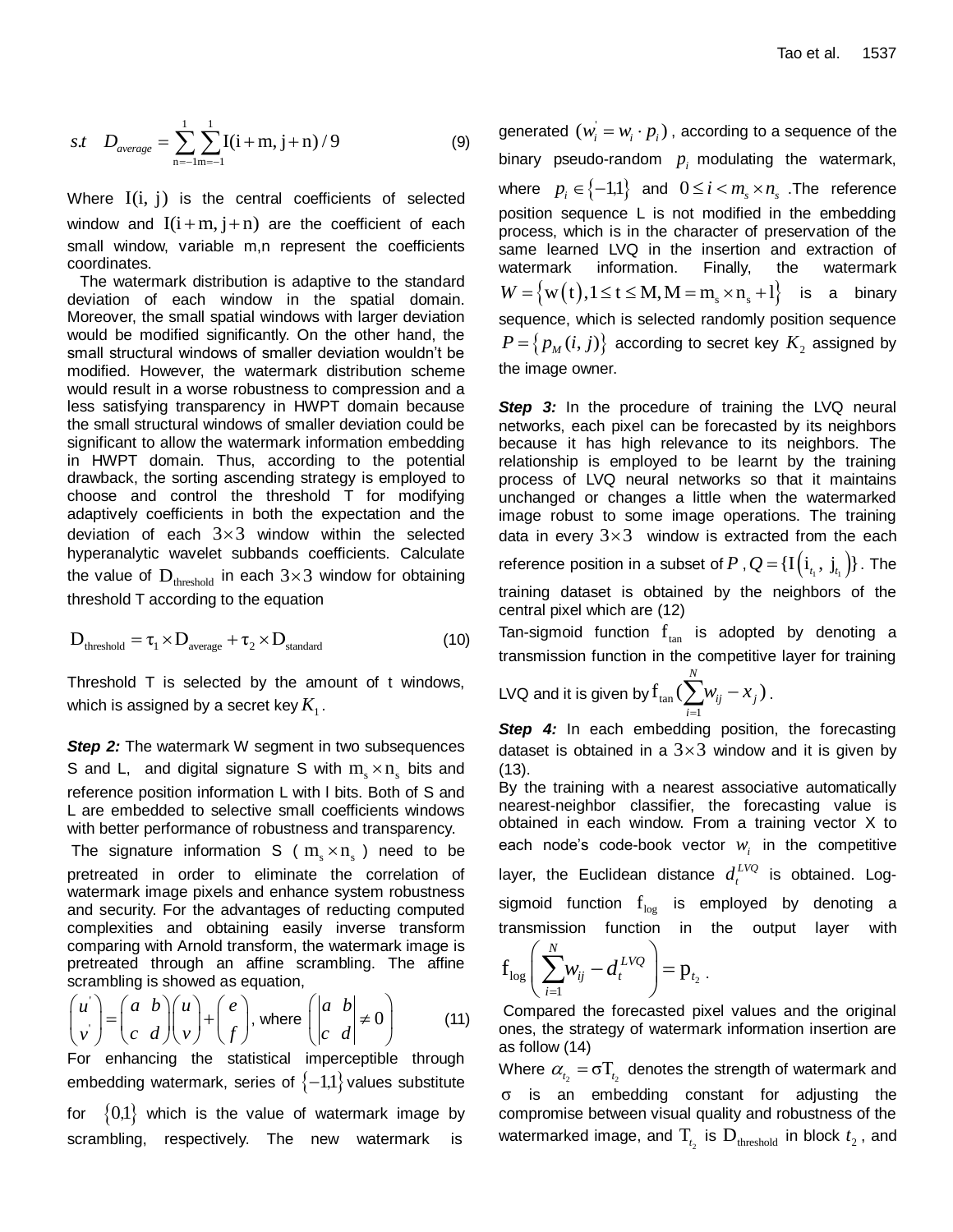

**Figure 6.** the original images of (a) Lena; (b) Baboon; (c) Barbara and (d) watermark.

 $I(i_{t_2}, j_{t_2})$  is the central coefficient of selected window.

**Step 5:** Signature bits are embedded into the selective windows and 2-level inverse HWPT of the sub-images is performed. Then, the watermarked image can be obtained.

#### **The watermark extraction**

In the proposed algorithm, watermark can be extracted without the original image and LVQ is employed to recognize the extracted watermark because it classifies an input vector by assigning it to the same class as the output unit has its code-book vector closest to the input

vector. The procedure is summarized as follows:  
\n
$$
x = \begin{cases}\nx_{i_1} = \{I(i_{i_1} - 1, j_{i_1} - 1), I(i_{i_1} - 1, j_{i_1}), I(i_{i_1} - 1, j_{i_1} + 1), I(i_{i_1}, j_{i_1} - 1), I(i_{i_1}, j_{i_1} + 1)\}, \\
I(i_{i_1} + 1, j_{i_1} - 1), I(i_{i_1} + 1, j_{i_1}), I(i_{i_1} + 1, j_{i_1} + 1)\}, \\
I(i_1 + 1, j_{i_1} - 1), I(i_{i_1} + 1, j_{i_1}), I(i_{i_1} + 1, j_{i_1} + 1)\}, \\
I(i_1 + 1, j_{i_1} - 1), I(i_1 + 1, j_{i_1} + 1), \\
I(i_1 + 1, j_{i_1} + 1), I(i_1 + 1, j_{i_1} + 1)\}\n\end{cases}
$$
\n(12)

$$
x_c = \begin{cases} x_{t_1} \left[ x_{t_1} = \{ I(i_{t_2} - 1, j_{t_2} - 1), I(i_{t_2} - 1, j_{t_2}), I(i_{t_2} - 1, j_{t_2} + 1), I(i_{t_2}, j_{t_2} - 1), I(i_{t_2}, j_{t_2} + 1) \right] & (13) \\ t & \text{if } i = \{ I(i_{t_2} - 1, j_{t_2} - 1), I(i_{t_2} - 1, j_{t_2}), I(i_{t_2} + 1, j_{t_2} + 1), I(i_{t_2} + 1, j_{t_2} + 1), I(i_{t_2} + 1, j_{t_2} + 1), I(i_{t_2} + 1, j_{t_2} + 1), I(i_{t_2} + 1, j_{t_2} + 1), I(i_{t_2} + 1, j_{t_2} + 1), I(i_{t_2} + 1, j_{t_2} + 1), I(i_{t_2} + 1, j_{t_2} + 1), I(i_{t_2} + 1, j_{t_2} + 1), I(i_{t_2} + 1, j_{t_2} + 1), I(i_{t_2} + 1, j_{t_2} + 1), I(i_{t_2} + 1, j_{t_2} + 1), I(i_{t_2} + 1, j_{t_2} + 1), I(i_{t_2} + 1, j_{t_2} + 1), I(i_{t_2} + 1, j_{t_2} + 1), I(i_{t_2} + 1, j_{t_2} + 1), I(i_{t_2} + 1, j_{t_2} + 1), I(i_{t_2} + 1, j_{t_2} + 1), I(i_{t_2} + 1, j_{t_2} + 1), I(i_{t_2} + 1, j_{t_2} + 1), I(i_{t_2} + 1, j_{t_2} + 1), I(i_{t_2} + 1, j_{t_2} + 1), I(i_{t_2} + 1, j_{t_2} + 1), I(i_{t_2} + 1, j_{t_2} + 1), I(i_{t_2} + 1, j_{t_2} + 1), I(i_{t_2} + 1, j_{t_2} + 1), I(i_{t_2} + 1, j_{t_2} + 1), I(i_{t_2} + 1, j_{t_
$$

$$
\delta_{t_2} = \begin{cases} \max\left(\mathbf{I}\left(\mathbf{i}_{t_2}, \mathbf{j}_{t_2}\right), \mathbf{p}_{t_2} + \alpha_{t_2}\right) & \text{if } s_{t_2} = 1\\ \min\left(\mathbf{I}\left(\mathbf{i}_{t_2}, \mathbf{j}_{t_2}\right), \mathbf{p}_{t_2} - \alpha_{t_2}\right) & \text{if } s_{t_2} = 0 \end{cases}
$$
\n(14)

*Step 1:* Two-level hyperanalytic wavelet packet transform is preformed on the watermarked image and eight hyperanalytic wavelet subbands coefficients are selected and each selected subband is split into 4 windows according to the secret key  $K_{1}$ . The selected randomly position sequence  $P = \big\{ p^{}_M(i,j) \big\}$  is obtained according to secret key  $K_{2}$  .

**Step 2:** The LVQ model can be constructed by a set of training patterns training. The training dataset component is extracted from the attacked watermarked image. In the training process, the training data in every  $3\times 3$  window is extracted from the each reference position in a subset of  $P$ ,  $Q = \{I(i_{t_1}, j_{t_1})\}$ . The training dataset  $X$ ' is obtained by the neighbors of the central pixel which are (15)

**Step 3:** The actual output dataset are forecasted to extract signature information by using the well-trained LVQ in each embedding position by (16)

By the training with a nearest associative automatically nearest-neighbor classifier, the forecasting value is obtained in each window. From a training vector *X* to each node's code-book vector  $w_i$  in the competitive

layer, the Euclidean distance  $d'_{t}$  is obtained. The watermark bits are extracted by comparing the relation between the actual pixel values and forecasted ones by the trained LVQ neural networks. The relations are described as follows (17)

Step 4: A complete watermark sequence w is obtained and inverse affine transform perform on the sequence, then binary watermark is extracted from the revised selective image window.

### **EXPERIMENTAL RESULTS**

In this section, some numerical experiments and simulations are presented to evaluate the performance of the proposed watermarking scheme. In all experiments, the 8-bit grayscale images  $(512\times512)$  including "Lena" "Baboon" and "Barbara" are tested (shown in Figure 6. (a)–(c)), and a  $32\times32$  binary image is regarded as the owner's signature which is used to verify image copyrights as shown in Figure 6(d) and in order to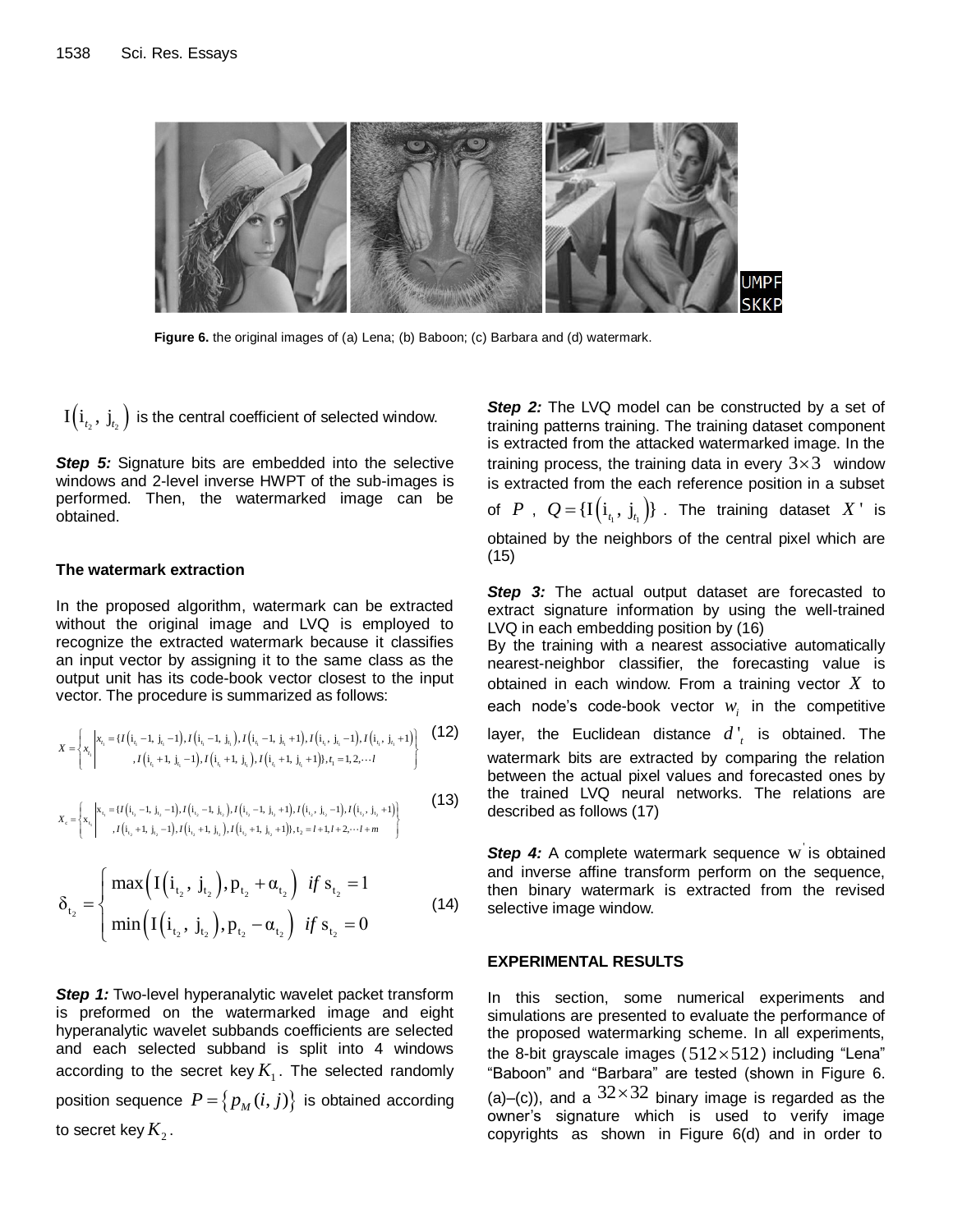eliminate the correlation of watermark image pixels and enhance system robustness and security through affine scrambling. In order to implement the proposed watermarking scheme, the experimental parameters should be determined. In LVQ network, the w value is between 0.2 and 0.3. As LVQ is a fine-tuning method for the active neuron code-book vectors, one usually starts with a fairly small value, like  $\alpha$  (0) = 0.01 and lets it decrease linearly to zero during the total number of iterations of the training set. The train pattern number is by 100 for the training LVQ well because the performance of training the LVQ isn't well with a small number of train patterns, but too much training patterns may cause overfit. For controlling  $D_{\text{threshold}}$  , it is set  $\tau_1 = 0.1$  and  $\tau_2 = 0.5$  The embedding strength constant <sup>σ</sup> is determined, which controls the compromise between the robustness and the transparency of watermark and it is set 0.8. The experimental results are compared with other schemes in (Nafornita C, et al., (2007); (Wen X, et al., (2009)).

## **Imperceptibility**

**imperceptibility**  
\n
$$
X' = \left\{ x_{i_1} \middle| \begin{matrix} x_{i_1} = \{I' \left(i_{i_1} - 1, j_{i_1} - 1\right), I' \left(i_{i_1} - 1, j_{i_1}\right), I' \left(i_{i_1} - 1, j_{i_1} + 1\right), I' \left(i_{i_1}, j_{i_1} - 1\right), I' \left(i_{i_1}, j_{i_1} + 1\right) \\ I' \left(i_{i_1} + 1, j_{i_1} - 1\right), I' \left(i_{i_1} + 1, j_{i_1}\right), I' \left(i_{i_1} + 1, j_{i_1} + 1\right), I_1 = 1, 2, \cdots I \end{matrix} \right\}
$$
\n(15)

$$
X'_{c} = \begin{cases} x'_{i_{1}} \left[ x'_{i_{1}} + 1, \ j_{i_{1}} - 1 \right], I' \left( i_{i_{1}} + 1, \ j_{i_{1}} \right), I' \left( i_{i_{1}} + 1, \ j_{i_{1}} + 1 \right), t_{1} = 1, 2, \cdots I \end{cases}
$$
\n
$$
X'_{c} = \begin{cases} x'_{i_{1}} \left[ x'_{i_{1}} = \left\{ I' \left( i_{i_{2}} - 1, \ j_{i_{2}} - 1 \right), I' \left( i_{i_{2}} - 1, \ j_{i_{2}} \right), I' \left( i_{i_{2}} - 1, \ j_{i_{2}} + 1 \right), I' \left( i_{i_{2}}, \ j_{i_{2}} - 1 \right), I' \left( i_{i_{2}}, \ j_{i_{2}} + 1 \right) \right] \end{cases}
$$
\n
$$
(16)
$$

$$
w'_{k} = \begin{cases} 1, & I'\left(i_{t_{2}}, j_{t_{2}}\right) > p_{t_{2}} \\ 0, & otherwise \end{cases}
$$
 (17)

$$
UQI = \frac{4\sigma_{xy}\overline{xy}}{\left(\sigma_x^2 + \sigma_y^2\right)\left[\overline{x}^2 + \overline{y}^2\right]}
$$
(18)

where

$$
\begin{array}{ll}\n\text{where} & \text{if } \cos \theta & \text{if } \cos \theta & \text{if } \sin \theta \\
\text{where} & \sin \theta & \text{if } \sin \theta \\
\bar{x} = \frac{1}{N} \sum_{i=1}^{N} x_i, \ \bar{y} = \frac{1}{N} \sum_{i=1}^{N} y_i, \ \sigma_x^2 = \frac{1}{N-1} \sum_{i=1}^{N} (x_i - \bar{x})^2, \sigma_y^2 = \frac{1}{N-1} \sum_{i=1}^{N} (y_i - \bar{y})^2 & \text{if } \sin \theta \\
\text{and} & \sigma_{xy} \frac{1}{N-1} \sum_{i=1}^{N} (x_i - \bar{x})(y_i - \bar{y}) & \text{if } \sin \theta & \text{if } \sin \theta\n\end{array}
$$

The imperceptibility determines to which extent the embedding process has altered the perceptual image quality. Image quality is usually measured using Universal Image Quality Index (UQI) (Wang Z and Bovik AC (2002)) value between the original image value between the original image<br> $x = \{x_i | i = 1, 2, \cdots, 480 \times 480\}$  and watermarked image  $y = \{y_i | i = 1, 2, \dots, 480 \times 480\}$  (18)

 The UQI of a watermarked image is determined by two main factors. On the one hand, given a fixed number of bits to be embedded, the UQI is determined by the embedded strength. The larger embedded strength leads to a more robust watermark, but results in a lower UQI, and vice versa. On the other hand, given fixed the watermark strength, the number of bits to be embeded decides the UQI of the watermarked image. The more bits embedded the lower value of UQI, and vice versa.

 In Simulation results, Table 1 shows that the results of watermark embedding on standard images Lena, Baboon and Barbara, and the results of UQI is limited over 0.9, which guarantees a good watermark transparency. From Table 1, in the novel technique, UQI is more than 0.95 and better than schemes (Nafornita C, et al., (2007); Wen X, et al., (2009)) in the watermark invisibility.

#### **Robustness**

After extracting the watermark, the Bit Error Rate (BER) is employed to quantify the correlation between the original watermark and the extracted one is used. It is defined as follows:

BER = 
$$
\frac{\sum_{1}^{m_s} \sum_{i}^{n_s} w(i, j) \oplus w'(i, j)}{m_s \times n_s}
$$
 (19)

Where  $m_s$  and  $n_s$  are the height and width of the watermark, respectively.  $w(i, j)$  and  $w'(i, j)$  are the watermark bits located at coordinates  $(i, j)$  of the original watermark and the extracted watermark. Here  $w(i, j)$  is set to 1, if it is watermark bit 1; otherwise, it is set to 0.  $\mathrm{w}^{\cdot}(\mathrm{i},\mathrm{j})$  is set in the same way. So the value of

 $w(i, j) \oplus w(i, j)$ is either 0 or 1. Here both nongeometric and geometric attacks are considered. The software of Photoshop CS4 is used to simulate these attacks. Table 5 shows watermarks are extracted for the distorted host image "Lena". It can be seen from Table 5 that the extracted watermark images are all recognizable, which also demonstrates that the watermarks are successfully detected.

#### *Robustness to JPEG compression*

With the wide-spread use of image compression standard JPEG, lossy compression is a highly common form of image processing. It can be seen that the proposed scheme, schemes (Nafornita C, et al., (2007); Wen X, et al., (2009)) have the best robustness to compression when JPEG quality factor is more than 90, but the robustness to JPEG lossy compression is remarkable in our algorithm when JPEG quality factor is less than 40.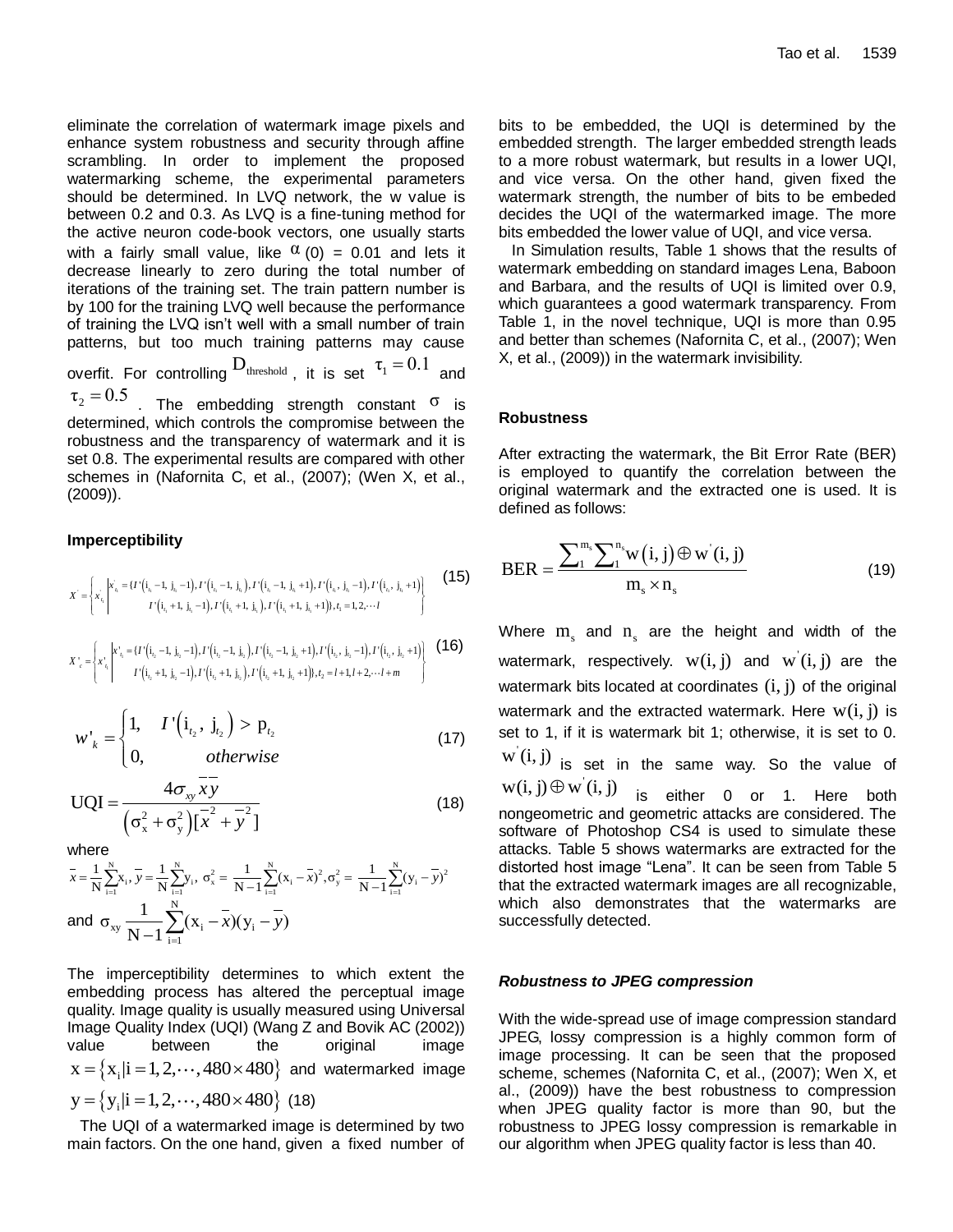

**Table 1.** The performance of attack free.

From Table 2, it is shown that our algorithm displays excellent watermark robustness to JPEG compression.

### *Robustness to additive noise and filterings*

Lowpass filters are a family of filters that are commonly applied in image processing, including averaging filters and Gaussian filters etc., and therefore, lowpass filters are of interest to watermark designers, and additive noise is another attack a watermarked image often undergoes. Comparing to schemes by Nafornita et al. (2007); Wen et al. (2009), the proposed scheme is more robustness to lowpass filters and additive noise. Table 3 shows that the proposed algorithm has more outstanding performance on the attacks of lowpasss filtering and additive noise than schemes (Nafornita et al., 2007; Wen et al., 2009), but others' schemes are sensitive to filterings and noisy attacks.

#### *Robustness to images scaling and cropping*

The proposed scheme also is particularly interested in the watermark performance under the attacks of image scaling and cropping. Four different scaling and cropping attacks were tried. Table 4 shows the simulation results about the proposed algorithm outperforms schemes (Nafornita et al., 2007; Wen et al., 2009).

## **DISCUSSION**

This paper proposed a blind image watermarking algorithm based on the learning vector quantization neural networks and the hyperanalytic wavelet packet transform.

HWPT offers better directional selectivity and more detailed description of high frequency for the analysis using the phase concept with the same amount of computational resources but the reduced computation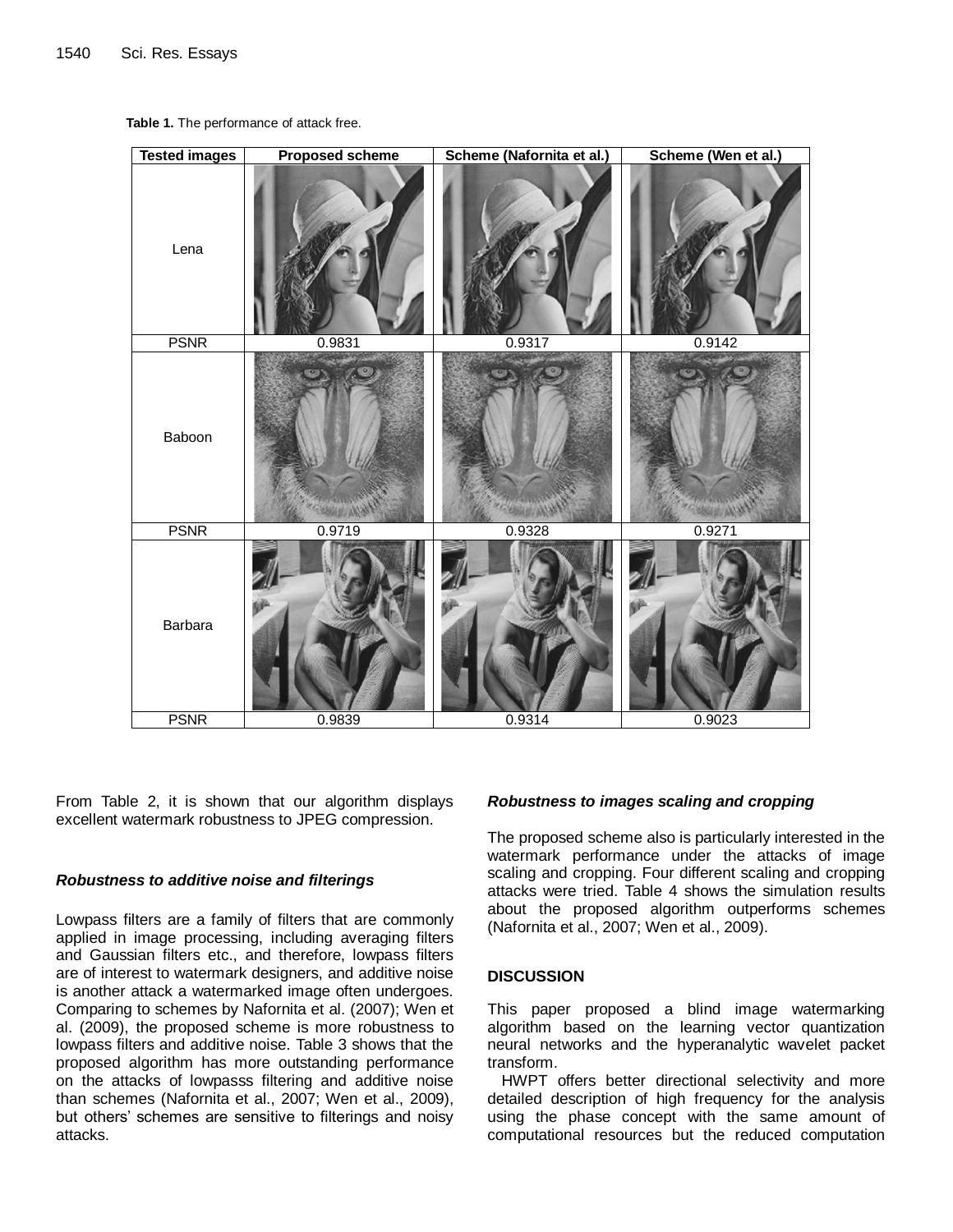| <b>Attacks</b> |                 | <b>Scheme</b>    |              |
|----------------|-----------------|------------------|--------------|
| <b>JPEG</b>    | <b>Proposed</b> | Nafornita et al. | Wen X et al. |
|                |                 | Lena             |              |
| 90             | 0.0927          | 0.1017           | 0.1021       |
| 80             | 0.0964          | 0.1245           | 0.1167       |
| 70             | 0.1139          | 0.1751           | 0.1827       |
| 60             | 0.1614          | 0.2015           | 0.2564       |
| 50             | 0.2125          | 0.2675           | 0.3364       |
| 40             | 0.2546          | 0.4037           | 0.3513       |
|                |                 | <b>Baboon</b>    |              |
| 90             | 0.0921          | 0.1025           | 0.0981       |
| 80             | 0.0956          | 0.1185           | 0.1042       |
| 70             | 0.1163          | 0.1621           | 0.1782       |
| 60             | 0.1783          | 0.1974           | 0.2453       |
| 50             | 0.2316          | 0.2249           | 0.3055       |
| 40             | 0.2978          | 0.3817           | 0.3583       |
|                |                 | <b>Barbara</b>   |              |
| 90             | 0.0925          | 0.0986           | 0.0965       |
| 80             | 0.0967          | 0.1157           | 0.1085       |
| 70             | 0.1149          | 0.1731           | 0.1787       |
| 60             | 0.1704          | 0.2058           | 0.2275       |
| 50             | 0.2257          | 0.2752           | 0.2528       |
| 40             | 0.2825          | 0.4133           | 0.3259       |

**Table 2.** The performance of JPEG compression.

**Table 3.** The performance of lowpass filters and additive noise

| <b>Attacks</b>                  | scheme          |                  |            |  |  |  |
|---------------------------------|-----------------|------------------|------------|--|--|--|
|                                 | <b>Proposed</b> | Nafornita et al. | Wen et al. |  |  |  |
|                                 |                 | Lena             |            |  |  |  |
| Median Filter3*3                | 0.1635          | 0.2053           | 0.1862     |  |  |  |
| $5*5$                           | 0.2249          | 0.2942           | 0.1996     |  |  |  |
| Gaussian filter 3*3             | 0.1239          | 0.1783           | 0.1571     |  |  |  |
| $5*5$                           | 0.2007          | 0.2478           | 0.2076     |  |  |  |
| Gaussian Noise (0,0.01)         | 0.1059          | 0.1271           | 0.1092     |  |  |  |
| (0, 0.02)                       | 0.1738          | 0.2025           | 0.1954     |  |  |  |
| Salt and Peppers Noise (0,0.01) | 0.0987          | 0.1183           | 0.1081     |  |  |  |
| (0, 0.02)                       | 0.1542          | 0.2004           | 0.1819     |  |  |  |
|                                 |                 |                  |            |  |  |  |
|                                 | <b>Baboon</b>   |                  |            |  |  |  |
| Median Filter3*3                | 0.1503          | 0.1978           | 0.1784     |  |  |  |
| $5*5$                           | 0.1923          | 0.2732           | 0.2264     |  |  |  |
| Gaussian filter 3*3             | 0.1341          | 0.1943           | 0.1639     |  |  |  |
| $5*5$                           | 0.1929          | 0.2307           | 0.2245     |  |  |  |
| Gaussian Noise (0,0.01)         | 0.1011          | 0.1317           | 0.1275     |  |  |  |
| (0, 0.02)                       | 0.1687          | 0.1951           | 0.1853     |  |  |  |
| Salt and Peppers Noise (0,0.01) | 0.1029          | 0.1228           | 0.1164     |  |  |  |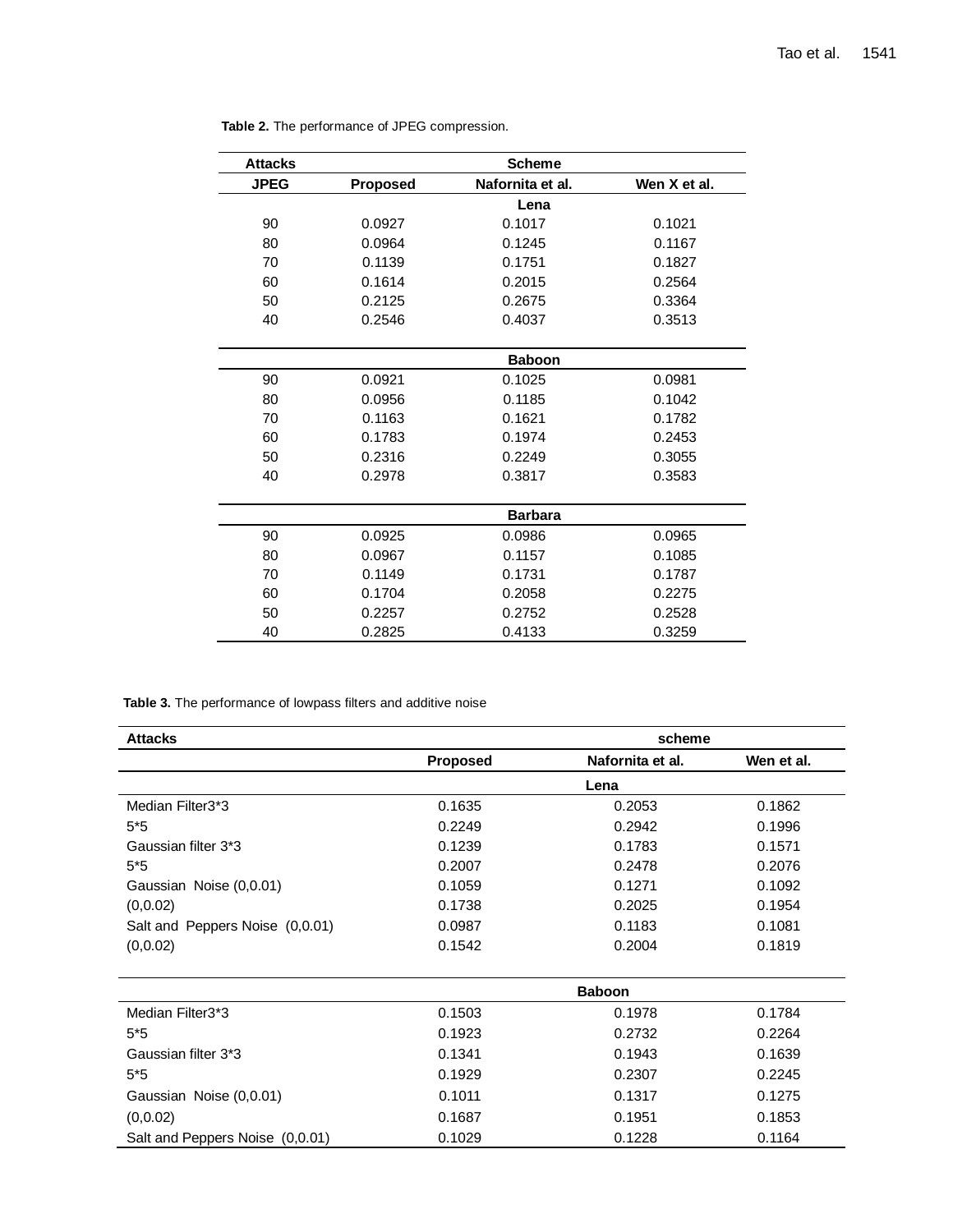| (0, 0.02)                       | 0.1369 | 0.1973         | 0.1645 |
|---------------------------------|--------|----------------|--------|
|                                 |        |                |        |
|                                 |        | <b>Barbara</b> |        |
| Median Filter3*3                | 0.1679 | 0.1957         | 0.1817 |
| $5*5$                           | 0.2011 | 0.2617         | 0.2322 |
| Gaussian filter 3*3             | 0.1467 | 0.1873         | 0.1538 |
| $5*5$                           | 0.1981 | 0.2591         | 0.2115 |
| Gaussian Noise (0,0.01)         | 0.1098 | 0.1254         | 0.1172 |
| (0, 0.02)                       | 0.1685 | 0.2018         | 0.1811 |
| Salt and Peppers Noise (0,0.01) | 0.0927 | 0.1183         | 0.1013 |
| (0, 0.02)                       | 0.1559 | 0.2173         | 0.1769 |

**Table 3.** Contnd.

**Table 4.** The performance of image sclaing and cropping.

|                | Lena     |                    |              | <b>Baboon</b> |                    |              | <b>Barbara</b> |                    |              |  |  |
|----------------|----------|--------------------|--------------|---------------|--------------------|--------------|----------------|--------------------|--------------|--|--|
|                | scheme   |                    |              |               |                    |              |                |                    |              |  |  |
| <b>Attacks</b> | Proposed | (Nafornita et al.) | (Wen et al.) | Proposed      | (Nafornita et al.) | (Wen et al.) | Proposed       | (Nafornita et al.) | (Wen et al.) |  |  |
|                |          |                    |              |               | Scaling            |              |                |                    |              |  |  |
| 0.5            | 0.2024   | 0.2557             | 0.2257       | 0.1825        | 0.2118             | 0.2071       | 0.1923         | 0.2274             | 0.2082       |  |  |
|                | 0.1253   | 0.1433             | 0.1345       | 0.1173        | 0.1572             | 0.1411       | 0.1171         | 0.1547             | 0.1352       |  |  |
| 1.2            | 0.1541   | 0.1789             | 0.1522       | 0.1651        | 0.1981             | 0.1767       | 0.1573         | 0.1803             | 0.1644       |  |  |
| 1.5            | 0.2186   | 0.2542             | 0.2351       | 0.1856        | 0.2236             | 0.1983       | 0.2076         | 0.2372             | 0.2158       |  |  |
|                |          |                    |              |               | Cropping           |              |                |                    |              |  |  |
| 0.1            | 0.1232   | 0.1437             | 0.1373       | 0.1041        | 0.1283             | 0.1093       | 0.1058         | 0.1247             | 0.1192       |  |  |
| 0.2            | 0.1586   | 0.1887             | 0.1625       | 0.1486        | 0.1689             | 0.1556       | 0.1518         | 0.1779             | 0.1653       |  |  |
| 0.3            | 0.1771   | 0.1984             | 0.1886       | 0.1611        | 0.1916             | 0.1721       | 0.1648         | 0.1939             | 0.1741       |  |  |
| 0.4            | 0.2192   | 0.2373             | 0.2251       | 0.1957        | 0.2275             | 0.2171       | 0.2085         | 0.2342             | 0.2173       |  |  |

**Table 5.** Results of extracted watermarks in proposed scheme.

**UMPF SKKP** 

**UMPF** 

**SKKP** 

UMPF

SKKP

UMPE

| <b>JMPF</b> |
|-------------|
| SKKP        |
| IPEG 90     |







Gaussian Noise (0,0.01)









**Gaussian** Noise (0,0.02) **UMPF SKKP** 



JPEG 40 Median Filter 3\*3 Median Filter 5\*5 Gaussian filter 3\*3 Gaussian filter 5\*5



Salt and Peppers Noise (0,0.01)



UMPF **SKKP** 





Salt and Peppers Scaling 0.8<br>Noise (0,0.02) Scaling 0.8



**UMPF SKKP** 

JPEG 90 JPEG 80 JPEG 70 JPEG 60 JPEG 50







Cropping 0.3 Cropping 0.4

| .<br><br>. .<br>., |  |
|--------------------|--|